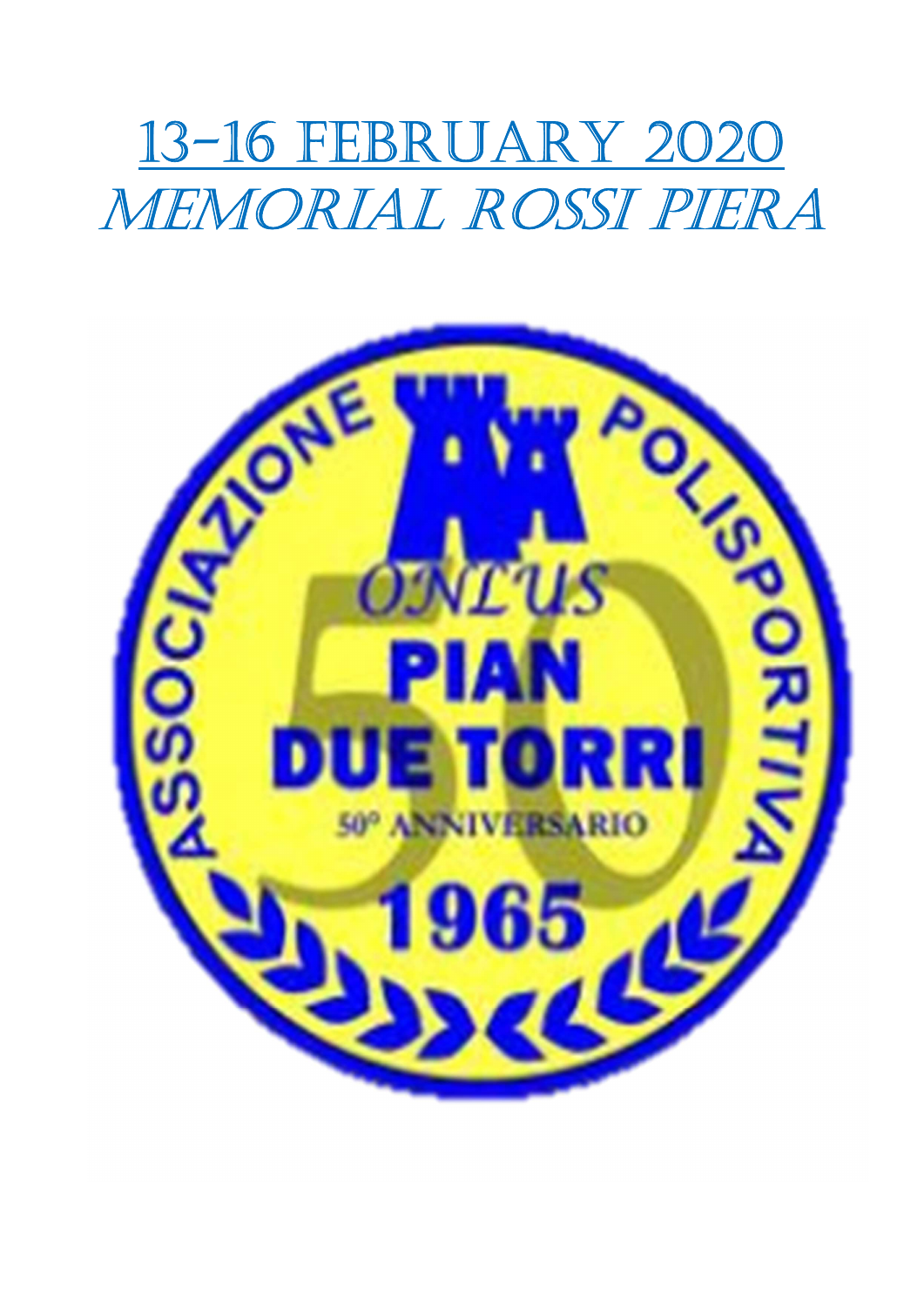# PIAN DUE TORRI CUP 2020

Version 1 – 27/10/19

The Pian Due Torri Cup is a promotional competition where athletes can compete in different non official categories divided for age (where number of participants are less than three, different age will compete together) and technical level.

The goal of Pian Due Torri Cup is to promote roller skating disciplines and to give a chance also to non-competitive athletes to participate in the same contest with roller skating's champions.

Clubs and athletes that take part to the Pian Due Torri Cup can participate to the Rome International Trophy 2020 Opening Ceremony with their club's flag or mascotte.

The competition will take place from 13 to 16 February 2020 on two different tracks in Rome: the sporting palace "PalaTorrino", in Via Fiume Giallo 47 (20x40 wooden track), and the sporting center "Tellene" in Via Claudio Villa (parquet 22x36).

Subscription fee Individual Free: 15€

#### **Applications**

The application must be completed on the enclosed herewith application form, properly and accurately and then sent to the e-mail address: skateroma@yahoo.com The application deadline is on 19th of January 2020.

Any cancellation by February 2nd will result in the loss of the total amount.

## Payment account

IT29D02 0080 5226 0004 0049 4259 to: onlus polisportiva pian due torri cause of payment: Rome 2020 Please send a copy of payment to: skateroma@yahoo.com

**Tickets** 

It could be ask an entrance fee for the competitions and for the Opening Ceremony

#### Photos and Videos

During the event there will be an official photographer and camera -man. The organization reserves the right to use such materials for promotional purposes, by placing pictures of the event on the website dedicated to the trophy and the channels reserved to the organization. Each Club is requested to send a photo of its Logo, as well the Curriculum Vitae of the Club, in order to get published on the event's website.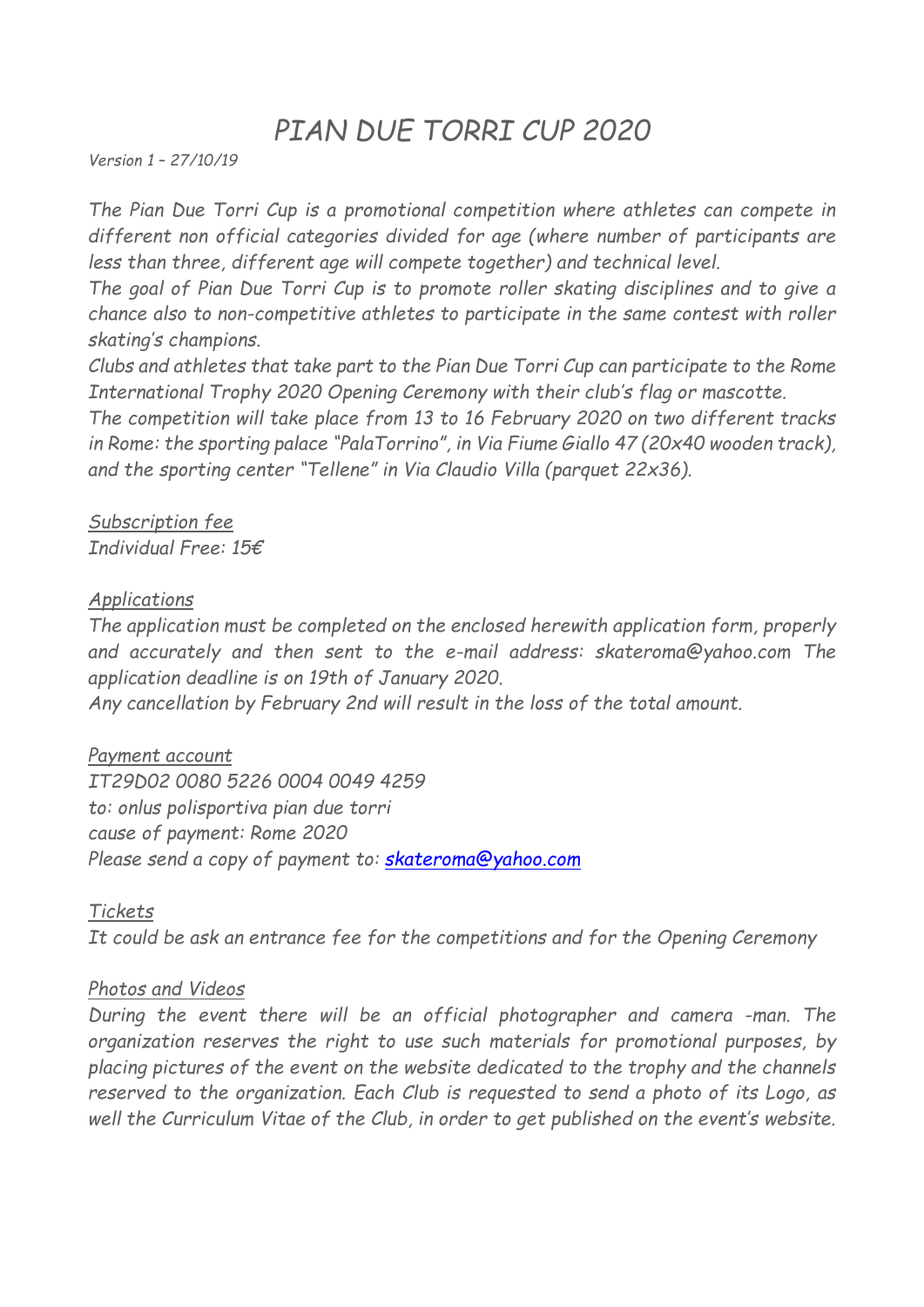#### Opening Ceremony

During the Opening Ceremony of the Trophy is requested the participation of all the participant, bearing their Club's uniform and, if it is possible their Club's flag. During the opening parade each club has to take an immobile choreographic photo pose (time duration 10 sec) while holding a panel with a sport and sharing emotion slogan/message written on it.

# PARTECIPATION RULES

Each club or national team can compete for the trophy. Each participant club may bring up to 30 athletes for individual free

Assignement of the individual and club points 1st place – gold medal 2nd place – silver medal 3rd place – bronze medal From 4th onwards no medal

Assignement Pian due Torri Cup – general classification

The winner of the Pian Due Torri Cup will be the Club or National Team that will obtain the highest number of gold medals, than silver medals, than bronze medals. Will be awarded the first three clubs.

## TECHNICAL REGULATIONS\*

\*following rules are under modification. It could be possible to have an updated version in some weeks. Eventually, the updated rules will be sent

Group 1 (2.00 min) Jumps (max 3 singles jumps – max 2 sequences): Waltz Jump  $\Box$  Sequences can be executed (max 3 waltz jumps)

Spins (max 2 spins):  $\Box$  Can perform only two foot upright spins

Footwork:  $I$  It is allowed only coreographic movements, it is not allowed footwork

Group 2 (2.00 min) Jumps (max 3 singles jumps – max 2 sequences): Waltz Jump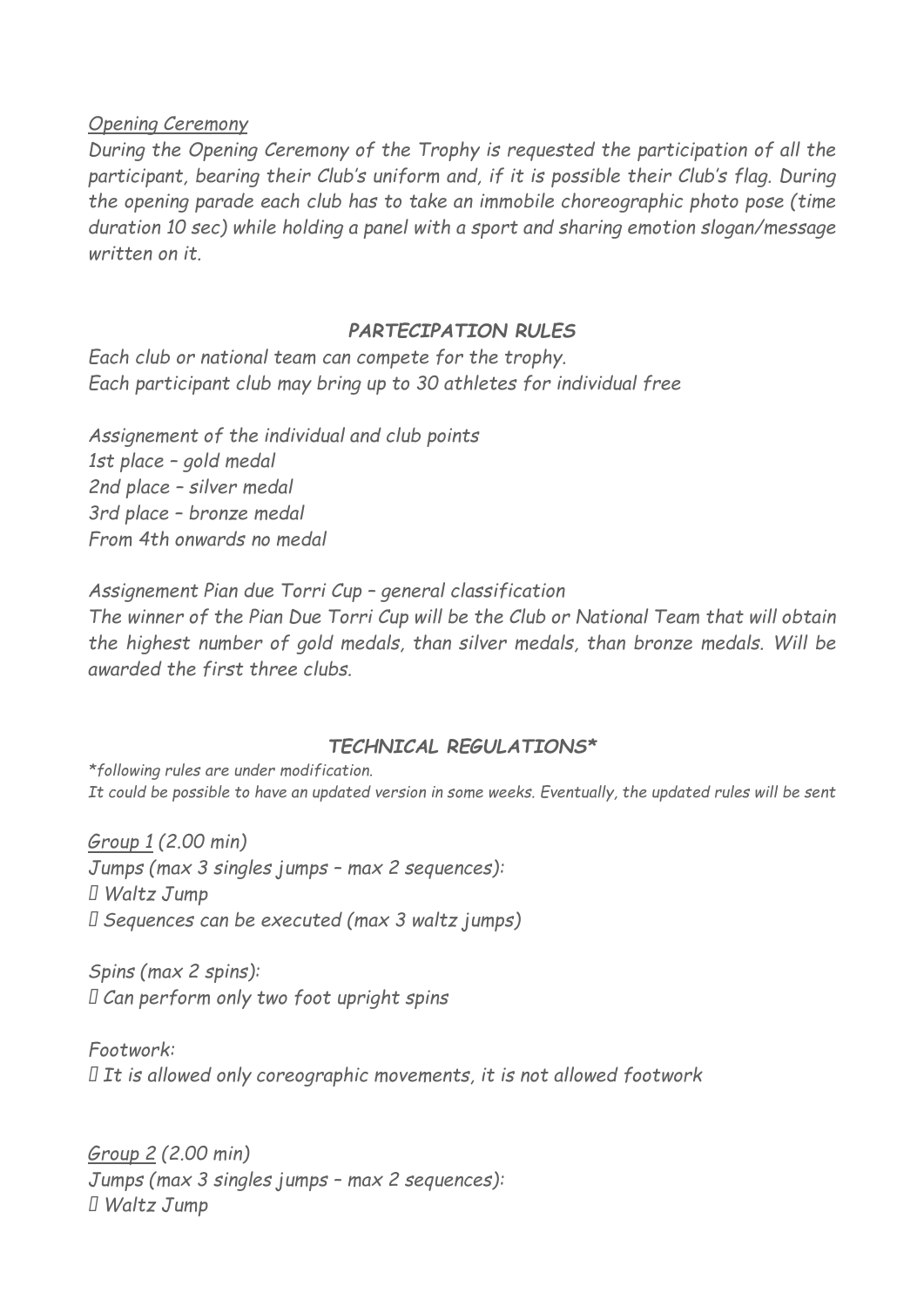$\Box$  Toeloop only single  $I$  Sequences can be executed (from 2 to 3 jumps)

Spins (max 2 spins):  $\Box$  Can perform only two foot upright spins

Footwork:  $I$  It is allowed only coreographic movements, it is not allowed footwork

Group 3 (2.00 min) Jumps (max 5 singles jumps – max 2 sequences): Waltz Jump, Toeloop, Salchow I Sequences and combinations can be executed (max  $3$  jumps)

Spins (max 2 spins):  $\Box$  Can perform only two foot and/or single back inside upright spin

Footwork:  $I$  It is allowed only coreographic movements, it is not allowed footwork

Group 4 (2.30 min) Jumps (max 5 singles jumps, max 2 combinations): waltz, toeloop, salchow  $\Box$  flip (only as single jumps; it is not allowed to perform more than 3 times) I Sequences and combinations (max  $3$  jumps) can be executed with the following jumps: waltz jumps, toeloop, salchow

Spins (max 3 spins):  $\Box$  Can perform only two foot and/or single back inside upright spin

Footwork:  $\Box$  There must be step sequence

Group 5 (2.30 min) Jumps (max 5 singles jumps, max 2 combinations): waltz, toeloop, salchow  $\Box$  flip, rittberger (only as single jumps; it is not allowed to perform more than 3 times)  $\Box$  Sequences and combinations (max 3 jumps) can be executed with the following jumps: waltz jumps, toeloop, salchow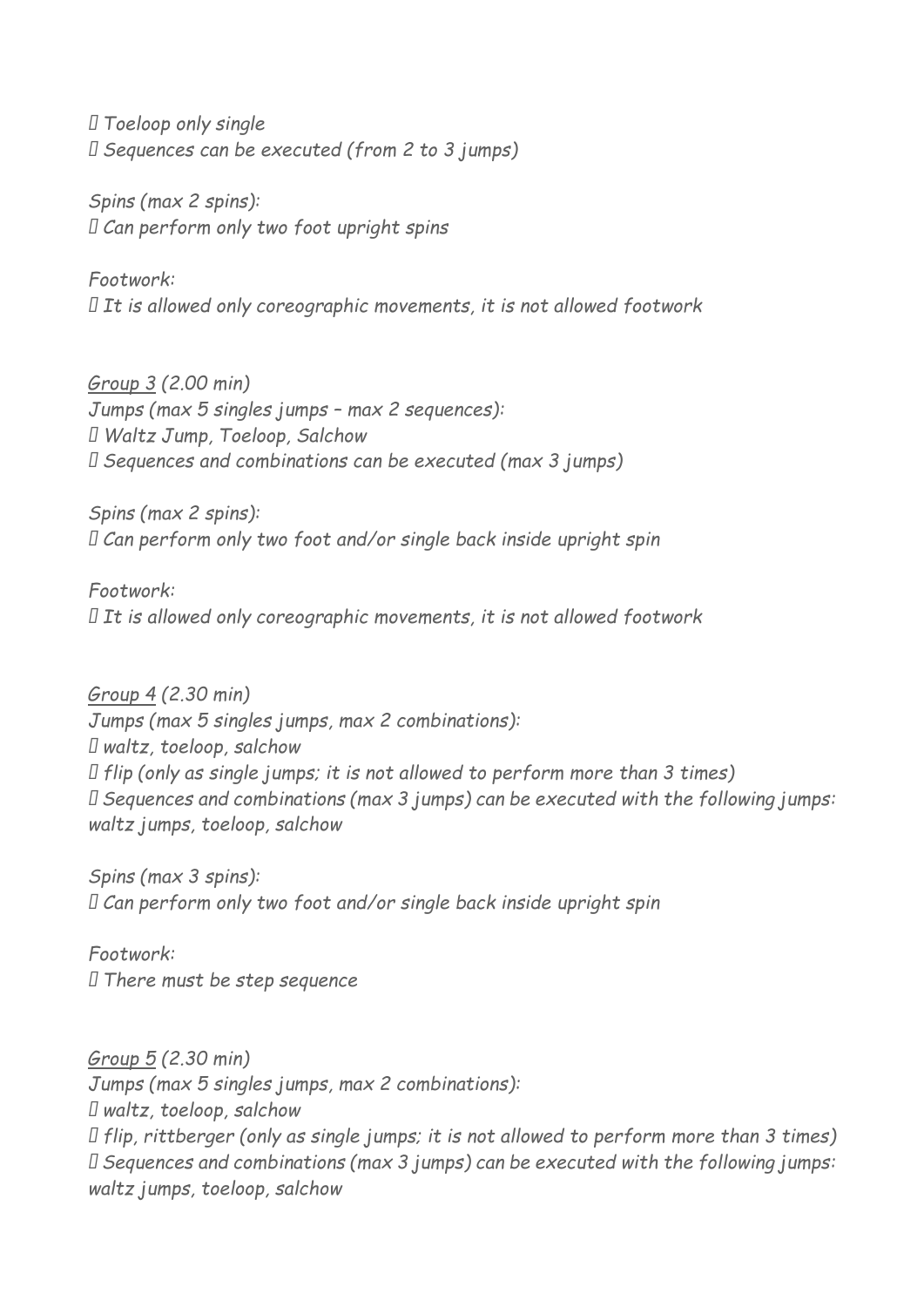Spins (max 3 spins):  $\Box$  Can perform only two foot and/or single back inside upright spin

Footwork:  $I$  There must be one step sequence

Group 6 (2.30 min) Jumps (max 14 jumps totally, max 2 combinations):  $\Box$  Max. jumps of one (1) revolution (it is not allowed to perform the same jump more than 3 times)  $\Box$  Combinations are allowed (from 2 to 3 Jumps) but have to be different

Spins (max 3 spins):  $\Box$  Can perform only single back inside and single back outside upright spins

Footwork:  $I$  There must be one step sequence

Group 7 (2.30-3.00 min) Jumps (max 14 jumps totally, max 2 combinations):  $\Box$  Max. jumps of one (1) revolution (it is not allowed to perform the same jump more than 3 times)  $\Box$  Combinations can be executed (from 2 to 5 Jumps) but have to be different

Spins (max 3 spins):  $\Box$  Can perform only upright spins. Max 3 combinations spins are allowed (max 3 changes of position)

Footwork:  $I$  There must be one step sequence  $\Box$  There must be one spiral sequence

Group 8 (2.30-3.00 min) Jumps (max 14 jumps totally, max 2 combinations):  $\Box$  Max. jumps of one (1) revolution + axel (it is not allowed to perform the same jump more than 3 times)  $\Box$  axel (only as single jump) Combinations can be executed (from 2 to 5 Jumps) only with one revolution jumps and have to be different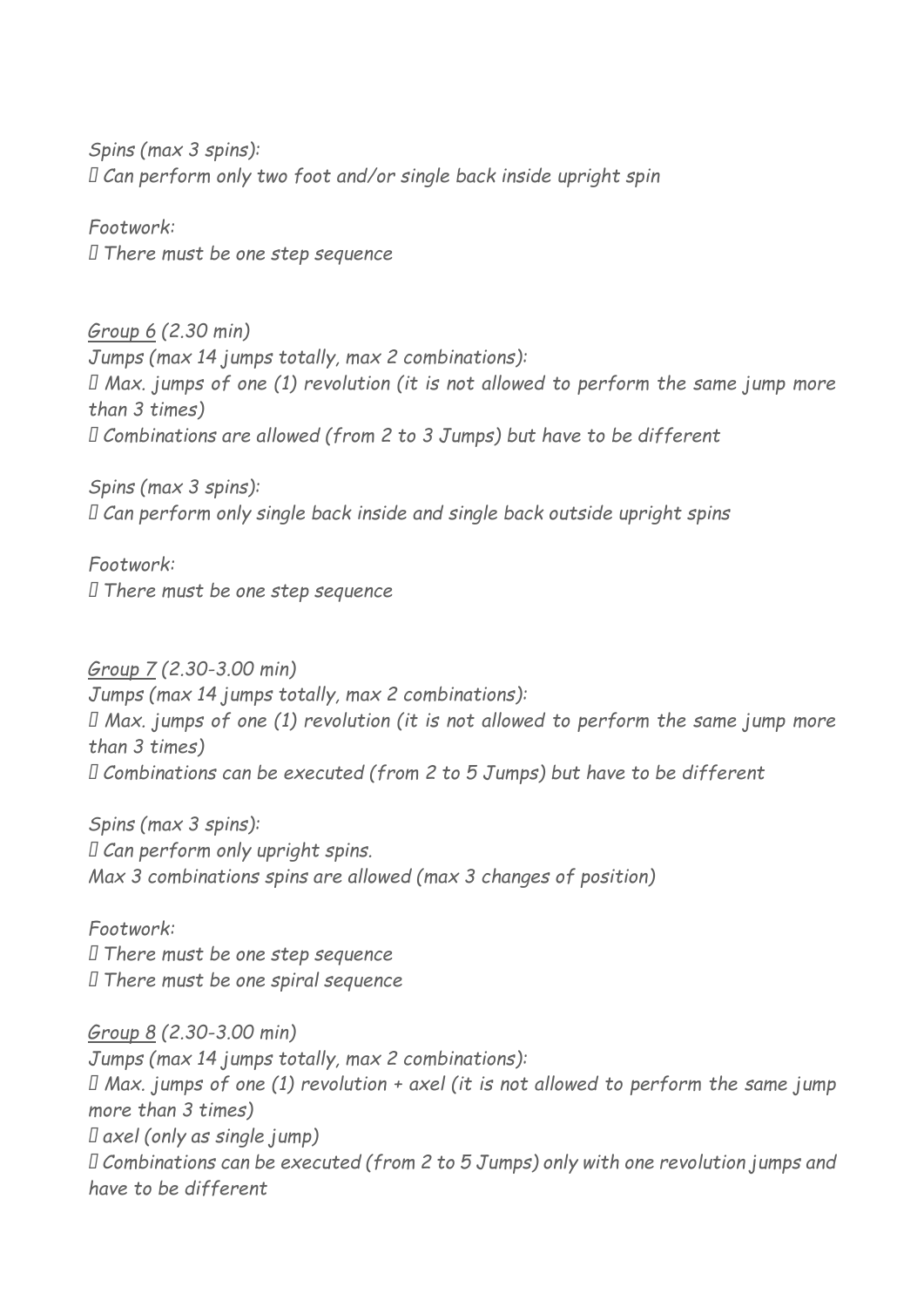Spins (max 3 spins elements):

 $\Box$  One single spin must be done (upright spin or back inside sit spin) Only upright spin combination are allowed. Max 2 combinations (max 3 changes of position)

Footwork:  $I$  There must be one step sequence  $\Box$  There must be one spiral sequence

Group 9 (2.30-3.00 min)

Jumps (max 14 jumps totally, max 2 combinations): Max. axel and double toeloop or double salchow (it is not allowed to perform the same jump more than 3 times)  $\Box$  double toeloop or double salchow (only as single jump) Combinations can be executed (from 2 to 5 Jumps) with one revolution jump and axel. Combinations have to be different

Spins: Can perform upright and sit combinated spin (max 2 combinations with max 3 changes of positions) Must perform one single spin (upright, sit or camel outside back spin)

Footwork:  $I$  There must be one step sequence  $I$  There must be one spiral sequence

Group 10 (2.30-3.00 min) Jumps (max 14 jumps totally, max 2 combinations):  $\Box$  Max. axel, double toeloop and double salchow (it is not allowed to perform the same jump more than 3 times)  $\Box$  Combinations can be executed (from 2 to 5 Jumps) and have to be different

Spins (max 3 spins elements:  $\Box$  Can perform upright, sit, basic camel combinated spin (max 2 combinations with max 3 changes of positions) Must perform one single spin (upright, sit, basic camel)

Footwork:  $I$  There must be one step sequence